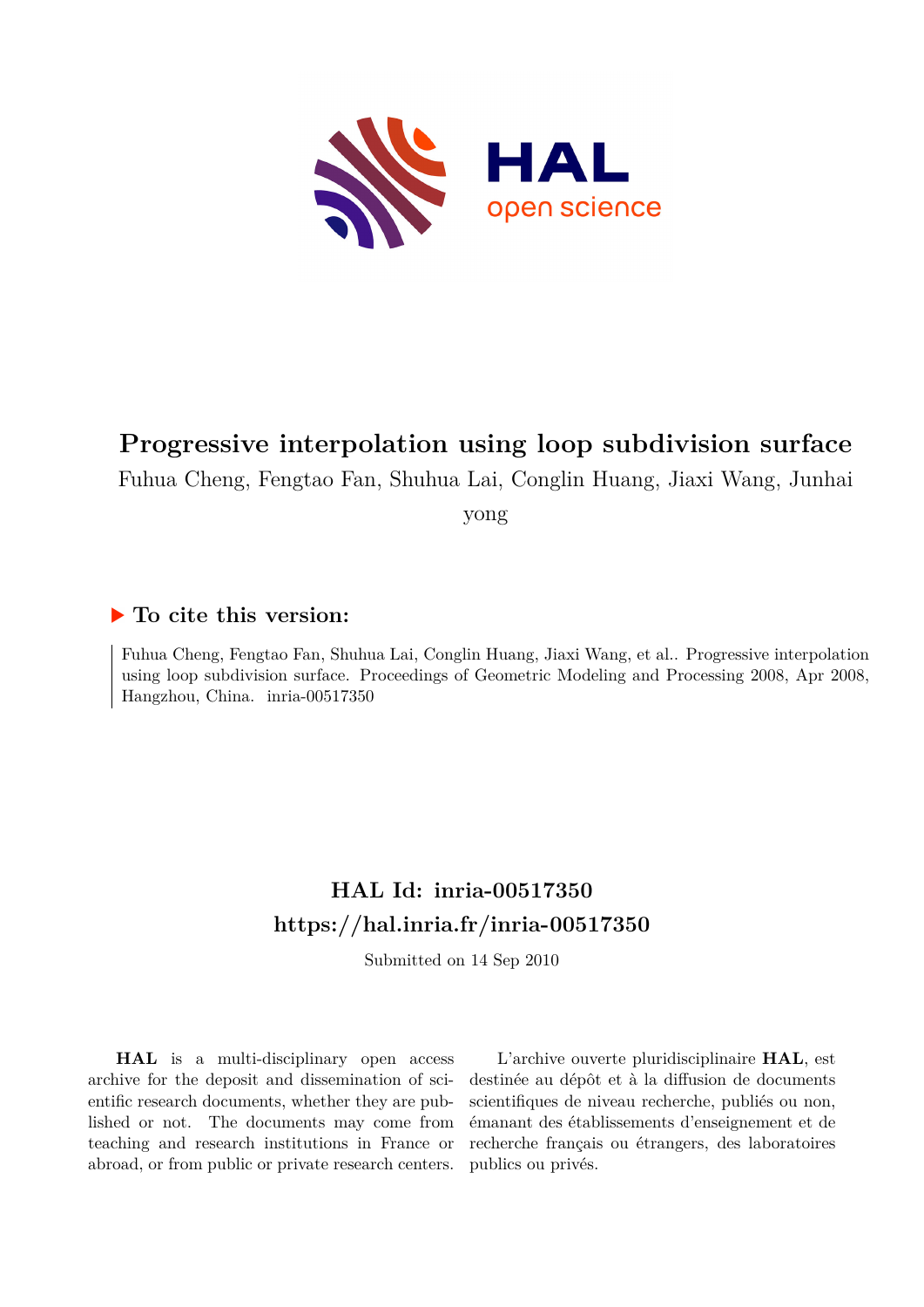## **Progressive Interpolation Using Loop Subdivision Surfaces**

Fuhua (Frank) Cheng<sup>1</sup>, Fengtao Fan<sup>1</sup>, Shuhua Lai<sup>2</sup>, Conglin Huang<sup>1</sup>, Jiaxi Wang<sup>1</sup>, and Junhai Yong<sup>3</sup>

<sup>1</sup> Depart. of Computer Science, University of Kentucky, Lexington, KY 40506, USA cheng@cs.uky.edu, {ffan2, Conglin.Huang, Jiaxi.Wang}@uky.edu <sup>2</sup> Depart. of Mathematics and Computer Science, Virginia State University,

Petersburg, VA 23806, USA

slai@vsu.eud

 $^3$  School of Software, Tsinghua University, Beijing 100084, P.R. China yongjh@tsinghua.edu.cn

Abstract. A new method for constructing interpolating Loop subdivision surfaces is presented. The new method is an extension of the progressive interpolation technique for B-splines. Given a triangular mesh  $M$ , the idea is to iteratively upgrade the vertices of  $M$  to generate a new control mesh  $\bar{M}$  such that limit surface of  $\bar{M}$  interpolates  $M$ . It can be shown that the iterative process is convergent for Loop subdivision surfaces. Hence, the method is well-defined. The new method has the advantages of both a local method and a global method, i.e., it can handle meshes of any size and any topology while generating smooth interpolating subdivision surfaces that faithfully resemble the shape of the given meshes.

Keywords: Geometric Modeling, Loop Subdivision Surface. Interpolation.

#### 1 Introduction

Subdivision surfaces are becoming popular in many areas such as animation, geometric modeling and games because of their capability in representing any shape with only one surface. A subdivision surface is generated by repeatedly refining a control mesh to get a limit surface. Hence, a subdivision surface is determined by the way the control mesh is refined, i.e., the *subdivision scheme*. A subdivision scheme is called an *interpolating scheme* if the limit surface interpolates the given mesh. Otherwise, it is called an *approximating scheme*. Popular subdivision schemes such as Catmull-Clark [2], Doo-Sabin [1], and Loop schemes [8] are approximating schemes while the Butterfly [6], the improved Butterfly [9] and the Kobbelt schemes [18] are interpolating schemes.

An interpolating subdivision scheme generates new vertices by performing local affine combinations on nearby vertices. This approach is simple and easy to implement. It can handle meshes with a large number of vertices. However, since no vertex is ever moved once it is computed, any distortion in the early stage of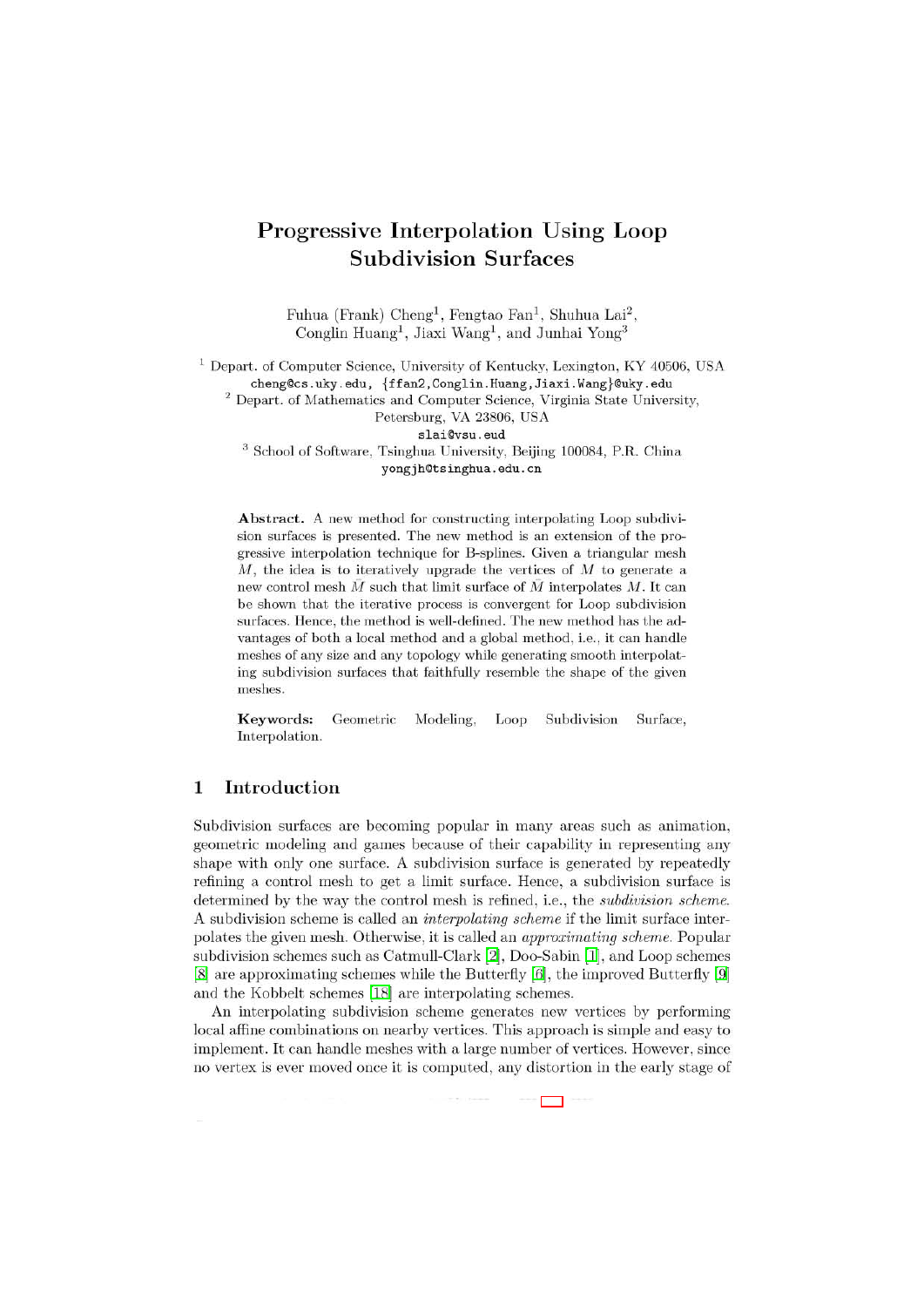the subdivision will persist. This makes interpolating subdivision schemes very sensitive to irregularity in the given mesh. In addition, it is difficult for this approach to interpolate normals or derivatives.

On the other hand, even though subdivision surfaces generated by approximating subdivision schemes do not interpolate their control meshes, it is possible to use this approach to generate a subdivision surface to interpolate the vertices of a given mesh. One method, called global optimization, does the work by building a global linear system with some fairness constraints to avoid undesired undulations [3,4]. The solution to the global linear system is a control mesh whose limit surface interpolates the vertices of the given mesh. Because of its *alobal property*, this method generates smooth interpolating subdivision surfaces that resemble the shape of the given meshes well. But, for the same reason, it is difficult for this method to handle meshes with a large number of vertices.

To avoid the computational cost of solving a large system of linear equations, several other methods have been proposed. A two-phase subdivision method that works for meshes of any size was presented by Zheng and Cai for Catmull-Clark scheme [5]. A method proposed by Lai and Cheng [15] for Catmull-Clark subdivision scheme avoids the need of solving a system of linear equations by utilizing the concept of similarity in the construction process. Litke, Levin and Schöder avoid the need of solving a system of linear equation by quasi-interpolating the given mesh [7]. However, a method that has the advantages of both a local method and a global method is not available yet.

In this paper a new method for constructing a smooth Loop subdivision surface that interpolates the vertices of a given triangular mesh is presented. The new method is an extension of the progressive interpolation technique for Bsplines  $[10,12,13]$ . The idea is to iteratively upgrade the locations of the given mesh vertices until a control mesh whose limit surface interpolates the given mesh is obtained. It can be proved that the iterative interpolation process is convergent for Loop subdivision surfaces. Hence, the method is well-defined for Loop subdivision surfaces. The limit of the iterative interpolation process has the form of a global method. But the control points of the limit surface can be computed using a local approach. Therefore, the new technique enjoys the advantages of both a local method and a global method, i.e., it can handle meshes of any size and any topology while generating smooth interpolating subdivision surfaces that faithfully resemble the shape of the given meshes.

The remaining part of the paper is arranged as follows. The concept of progressive interpolation for Loop subdivision surfaces is presented in Section 2. The convergence of this iterative interpolation process is proven in Section 3. Implementation issues and test results are presented in Section 4. Concluding remarks are given in Section 5.

#### **2 Progressive Interpolation Using Loop Surfaces**

Given a 3D triangular mesh  $M = M^{0}$ . To interpolate the vertices of  $M^{0}$  with a Loop subdivision surface, one needs to find a control mesh  $M$  whose Loop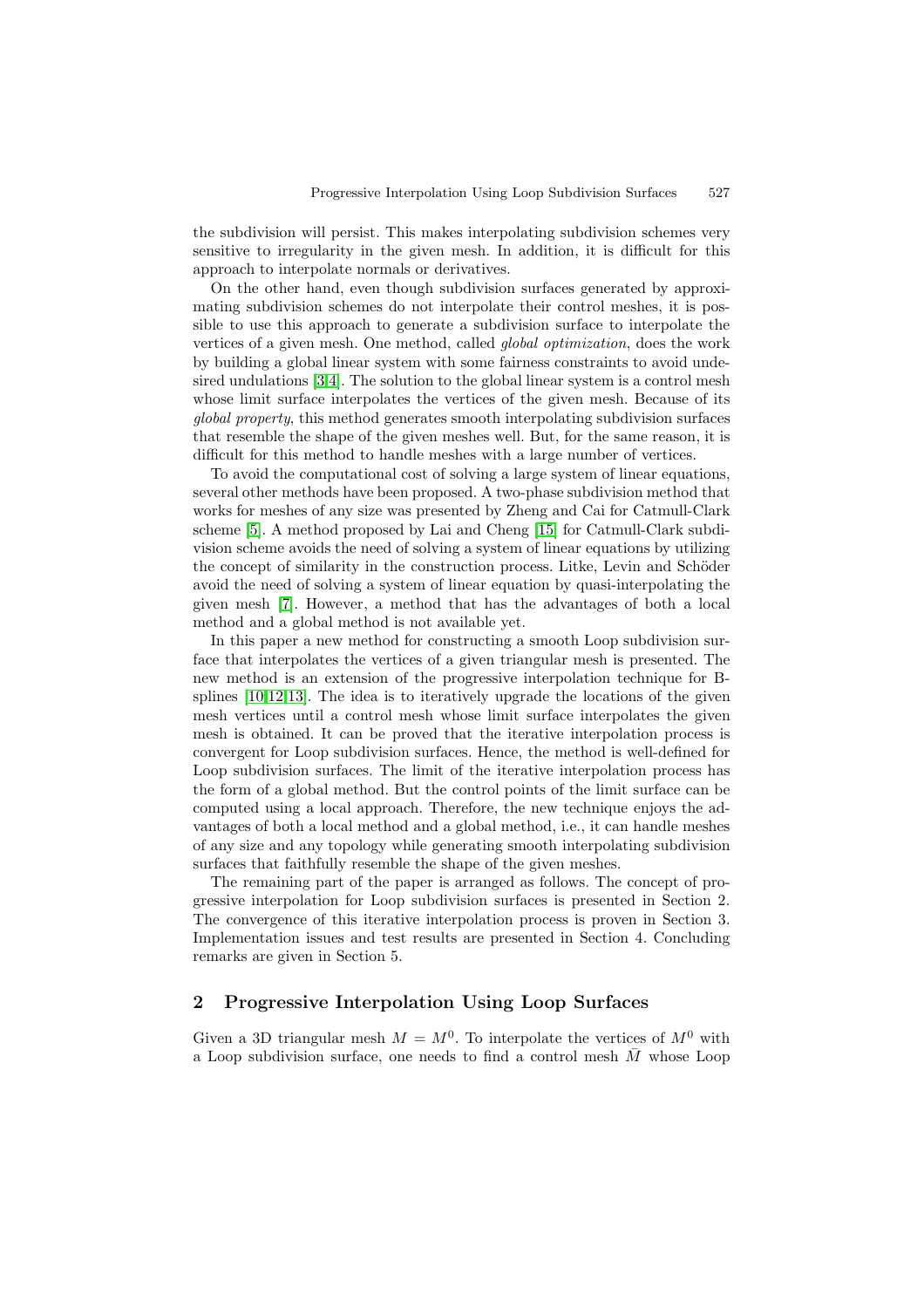528 F. Cheng et al.

surface passes through all the vertices of  $M<sup>0</sup>$ . Instead of a direct approach, we use an iterative process to do the job.

First, we consider the Loop surface  $S^0$  of  $M^0$ . For each vertex  $V^0$  of  $M^0$ , we compute the distance between this vertex and its limit point  $\mathbf{V}_{\infty}^{0}$  on  $\mathbf{S}^{0}$ ,  $\mathbf{D}^{0} = \mathbf{V}_{\infty}^{0}$  $\mathbf{V}^0 - \mathbf{V}^0_{\infty}$ , and add this distance to  $\mathbf{V}^0$  to get a new vertex  $\mathbf{V}^1$ ,  $\mathbf{V}^1 = \mathbf{V}^0 + \mathbf{D}^0$ . The set of all the new vertices is called  $M^1$ . We then consider the Loop surface  $S<sup>1</sup>$  of  $M<sup>1</sup>$  and repeat the same process.

In general, if  $\mathbf{V}^k$  is the new location of  $\mathbf{V}^0$  after k iterations of the above process and  $M^k$  is the set of all the new  $V^k$ 's, then we consider the Loop surface  $\mathbf{S}^k$  of  $M^k$ . We first compute the distance between  $\mathbf{V}^0$  and the limit point  $\mathbf{V}^k_{\infty}$ of  $V^k$  on  $S^k$ 

$$
\mathbf{D}^k = \mathbf{V}^0 - \mathbf{V}_{\infty}^k. \tag{1}
$$

We then add this distance to  $V^k$  to get  $V^{k+1}$  as follows:

$$
\mathbf{V}^{k+1} = \mathbf{V}^k + \mathbf{D}^k. \tag{2}
$$

The set of new vertices is called  $M^{k+1}$ .

This process generates a sequence of control meshes  $M^k$  and a sequence of corresponding Loop surfaces  $S^k$ .  $S^k$  converges to an interpolating surface of  $M^0$ if the distance between  $S^k$  and  $M^0$  converges to zero. Therefore the key task here is to prove that  $\mathbf{D}^k$  converges to zero when k tends to infinity. This will be done in the next section.

Note that for each iteration in the above process, the main cost is the computation of the limit point  $\mathbf{V}_{\infty}^{k}$  of  $\mathbf{V}^{k}$  on  $\mathbf{S}^{k}$ . For a Loop surface, the limit point of a control vertex  $V$  with valence  $n$  can be calculated as follows:

$$
\mathbf{V}_{\infty} = \beta_n \mathbf{V} + (1 - \beta_n) \mathbf{Q} \tag{3}
$$

where

$$
\beta_n = \frac{3}{11 - 8 \times \left(\frac{3}{8} + \left(\frac{3}{8} + \frac{1}{4} \cos \frac{2\pi}{n}\right)^2\right)}, \qquad \mathbf{Q} = \frac{1}{n} \sum_{i=1}^n \mathbf{Q}_i.
$$

**Q**<sup>i</sup> are adjacent vertices of **V**. This computation involves nearby vertices only. Hence the progressive interpolation process is a local method and, consequently, can handle meshes of any size.

Another point that should be pointed out is, even though this is an iterative process, one does not have to repeat each step strictly. By finding out when the distance between  $M^0$  and  $S^k$  would be smaller than the given tolerance, one can go directly from  $M^0$  to  $M^k$ , skipping the testing steps in between.

#### **3 Convergence of the Iterative Interpolation Process**

We need the following lemma for the proof.

**Lemma 1.** Eigenvalues of the product of positive definite matrices are positive.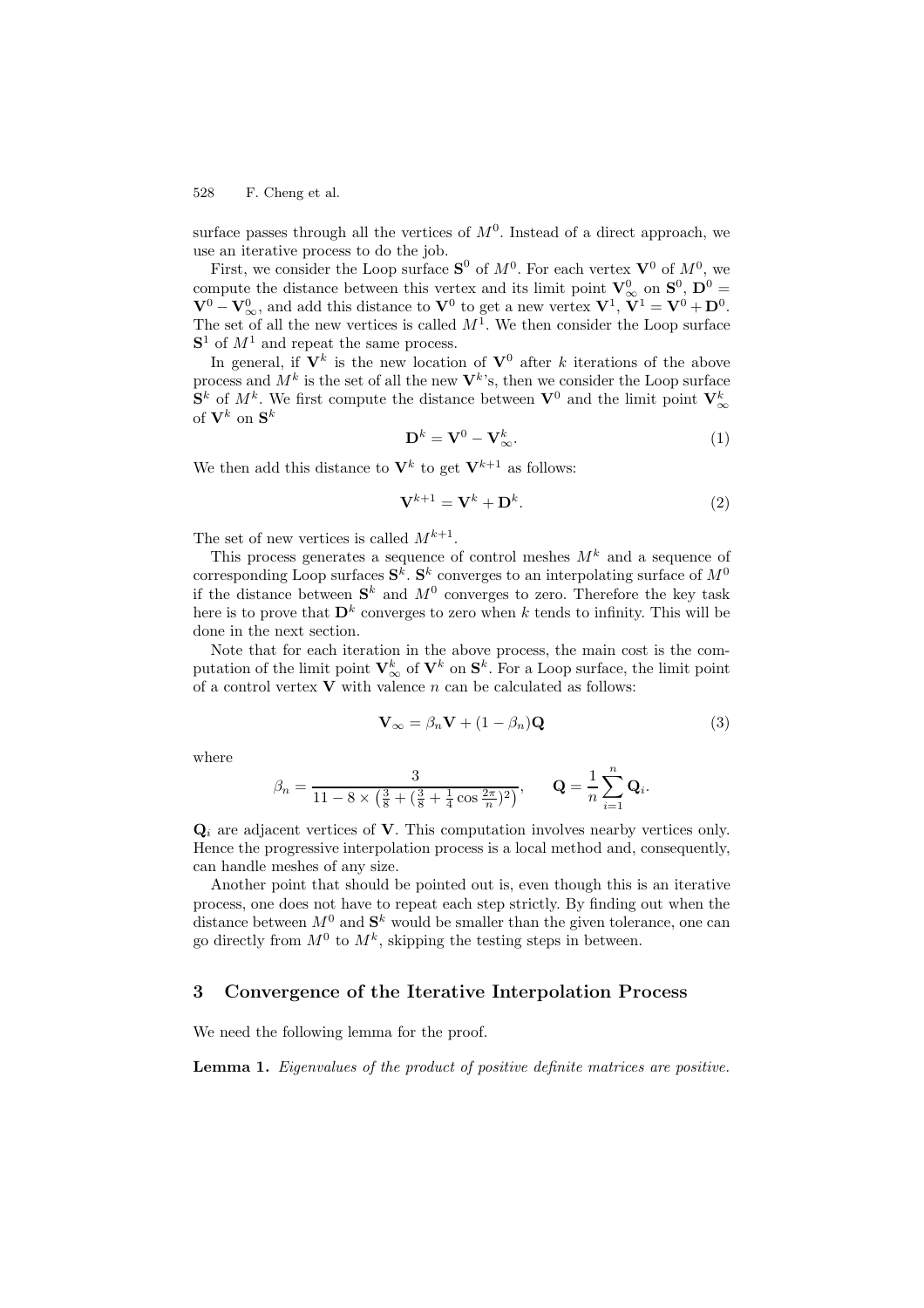The proof of Lemma 1 follows immediately from the fact that if  $P$  and  $Q$  are square matrices of the same dimension, then  $PQ$  and  $QP$  have the same eigenvalues (see, e.g., [16], p.14).

To prove the convergence of the iterative interpolation process for Loop subdivision surfaces, note that at the  $(k + 1)$ st step, the difference  $\mathbf{D}^{k+1}$  can be written as:

$$
\mathbf{D}^{k+1} = \mathbf{V}^0 - \mathbf{V}_{\infty}^{k+1} = \mathbf{V}^0 - (\beta_n \mathbf{V}^{k+1} + (1 - \beta_n) \mathbf{Q}^{k+1})
$$

where  $\mathbf{Q}^{k+1}$  is the average of the *n* adjacent vertices of  $\mathbf{V}^{k+1}$ 

$$
\mathbf{Q}^{k+1} = \frac{1}{n} \sum_{i=1}^n \mathbf{Q}_i^{k+1}
$$

By applying (2) to  $V^{k+1}$  and each  $Q_i^{k+1}$ ,

$$
\mathbf{Q}_i^{k+1} = \mathbf{Q}_i^k \ + \ \mathbf{D}_{\mathbf{Q}_i^k}^k
$$

we get

$$
\mathbf{D}^{k+1} = \mathbf{V}^0 - \left(\beta_n \mathbf{V}^k + (1 - \beta_n) \mathbf{Q}^k\right) - \left(\beta_n \mathbf{D}^k + \frac{1 - \beta_n}{n} \sum_{i=1}^n \mathbf{D}_{\mathbf{Q}_i}^k\right)
$$

$$
= \mathbf{D}^k - \left(\beta_n \mathbf{D}^k + \frac{1 - \beta_n}{n} \sum_{i=1}^n \mathbf{D}_{\mathbf{Q}_i}^k\right)
$$

where  $\mathbf{Q}^k$  is the average of the n adjacent vertices of  $\mathbf{V}^k$ . In matrix form, we have

$$
\left[\mathbf{D}_{1}^{k+1},\mathbf{D}_{2}^{k+1},\ldots,\mathbf{D}_{m}^{k+1}\right]^{T} = (I-B)\begin{bmatrix} \mathbf{D}_{1}^{k} \\ \mathbf{D}_{2}^{k} \\ \vdots \\ \mathbf{D}_{m}^{k} \end{bmatrix} = (I-B)^{k+1} \begin{bmatrix} \mathbf{D}_{1}^{0} \\ \mathbf{D}_{2}^{0} \\ \vdots \\ \mathbf{D}_{m}^{0} \end{bmatrix}
$$

where  $m$  is the number of vertices in the given matrix,  $I$  is an identity matrix and  $B$  is a matrix of the following form:

$$
\begin{pmatrix}\n\beta_{n_1} & \dots & \frac{1-\beta_{n_1}}{n_1} & \dots \\
\vdots & \ddots & \vdots \\
\frac{1-\beta_{n_i}}{n_i} & \dots & \beta_{n_i} & \dots \\
\vdots & \vdots & \vdots \\
\beta_{n_m}\n\end{pmatrix}
$$

The matrix  $B$  has the following properties:

- (1)  $b_{ij} \ge 0$ , and  $\sum_{j=1}^{n} b_{ij} = 1$  (hence,  $||B||_{\infty} = 1$ );
- (2) There are  $n_i + 1$  positive elements in the *i*-th row, and the positive elements in each row are equal except the element on the diagonal line.
- (3) If  $b_{ij} = 0$ , then  $b_{ji} = 0$ ;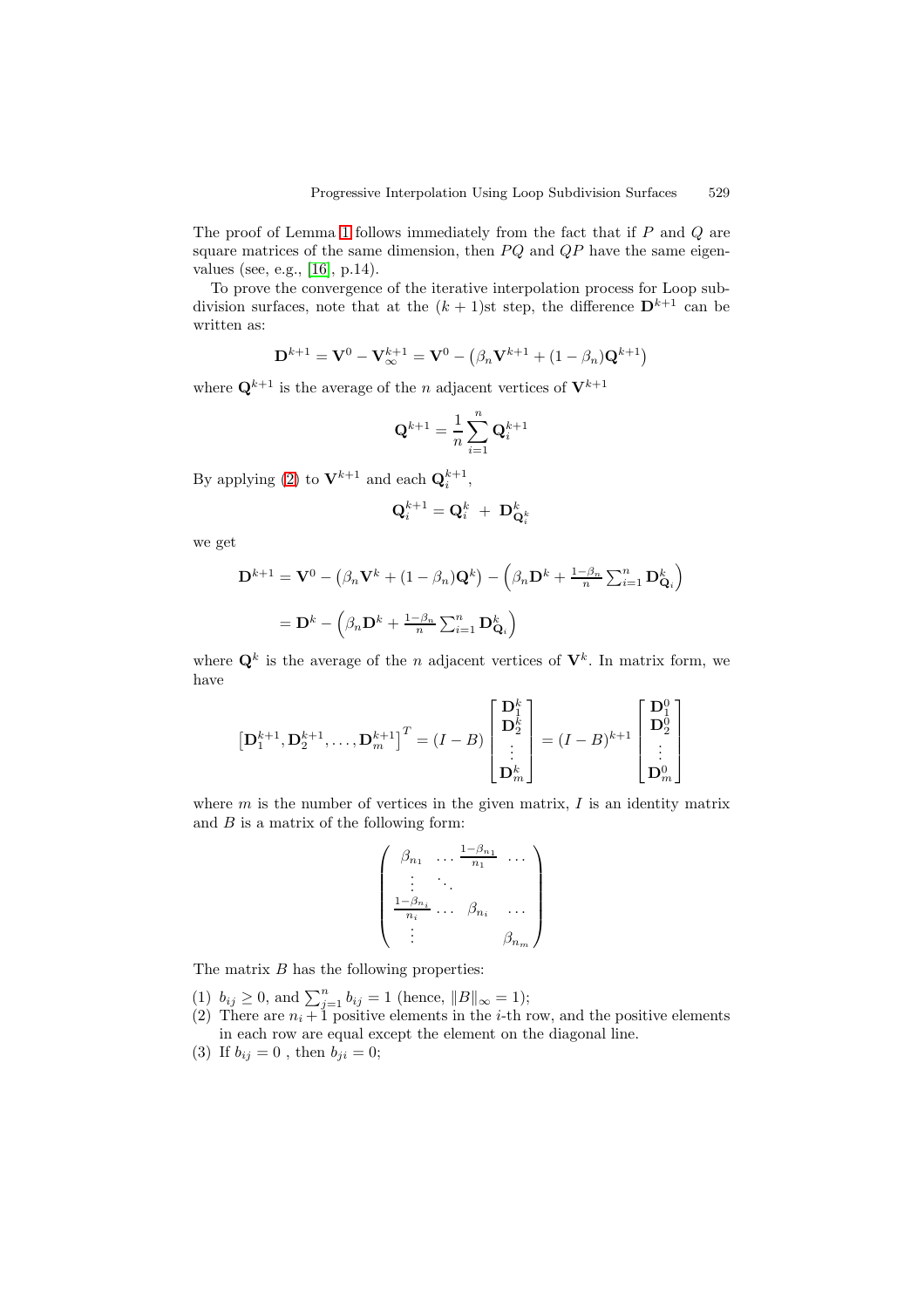530 F. Cheng et al.

Properties (1) and (2) follow immediately from the formula of  $\mathbf{D}^{k+1}$  in eq. (3). Property (3) is true because if a vertex  $V_i$  is an adjacent vertex to  $V_j$  then  $\mathbf{V}_j$  is obviously an adjacent vertex to  $\mathbf{V}_i$ . Due to these properties, we can write the matrix  $B$  as

$$
B=DS
$$

where  $D$  is a diagonal matrix and  $S$  is a symmetric matrix:

$$
\mathbf{D} = \begin{pmatrix} \frac{1-\beta_{n_1}}{n_1} & 0 & \cdots & 0 \\ 0 & \frac{1-\beta_{n_2}}{n_2} & \cdots & 0 \\ \vdots & & \ddots & \vdots \\ 0 & & & \frac{1-\beta_{n_m}}{n_m} \end{pmatrix} , \quad \mathbf{S} = \begin{pmatrix} \frac{n_1\beta_{n_1}}{1-\beta_{n_1}} & \cdots & 1 & \cdots \\ \vdots & & \ddots & \vdots \\ 1 & \cdots & \frac{n_i\beta_{n_i}}{1-\beta_{n_i}} & \cdots \\ \vdots & & & \frac{n_m\beta_{n_m}}{1-\beta_{n_m}} \end{pmatrix}
$$

.

 $D$  is obviously positive definite. We will show that the matrix  $S$  is also positive definite, a key point in the convergence proof.

#### **Theorem 1.** The matrix S is positive definite.

**Proof:** To prove S is positive definite, we have to show the quadric form

$$
f(x_1, x_2, \dots, x_m) = \mathbf{X}^T S \mathbf{X}
$$

is positive for any non-zero  $\mathbf{X} = (x_1, x_2, \dots, x_m)^T$ .

Note that if vertices  $V_i$  and  $V_j$  are the endpoints of an edge  $e_{ij}$  in the mesh, then  $s_{ij} = s_{ji} = 1$  in the matrix S. Hence, it is easy to see that

$$
f(x_1, x_2, \dots, x_n) = \sum_{e_{ij}} 2x_i x_j + \sum_{i=1}^m \frac{n_i \beta_{n_i}}{1 - \beta_{n_i}} x_i^2
$$

where  $e_{ij}$  in the first term ranges through all edges of the given mesh. On the other hand, if we use  $f_{ijr}$  to represent a face with vertices  $V_i$ ,  $V_j$  and  $V_r$  in the mesh, then since an edge in a closed triangular mesh is shared by exactly two faces, the following relationship holds:

$$
\sum_{f_{ijr}} (x_i + x_j + x_r)^2 = \sum_{e_{ij}} 4x_i x_j + \sum_{i=1}^m n_i x_i^2
$$

where  $f_{ijr}$  on the left hand side ranges through all faces of the given mesh. The last term in the above equation follows from the fact that a vertex with valence n is shared by n faces of the mesh. Hence,  $f(x_1, x_2, \ldots, x_n)$  can be espressed as

$$
f(x_1, x_2,..., x_n) = \sum_{f_{ijr}} \frac{1}{2} (x_i + x_j + x_r)^2 + \sum_{i=1}^m \left( \frac{n_i \beta_{n_i}}{1 - \beta_{n_i}} - \frac{n_i}{2} \right) x_i^2
$$

From eq. (3), it is easy to see that  $\frac{n\beta_n}{1-\beta_n} \geq \frac{3}{5}n$  for  $n \geq 3$ . Hence,  $f(x_1, x_2, \ldots, x_m)$ is positive for any none zero **X** and, consequently, S is positive definite.

Based on the above lemma and theorem, it is easy to conclude that the iterative interpolation process for Loop subdivision is convergent.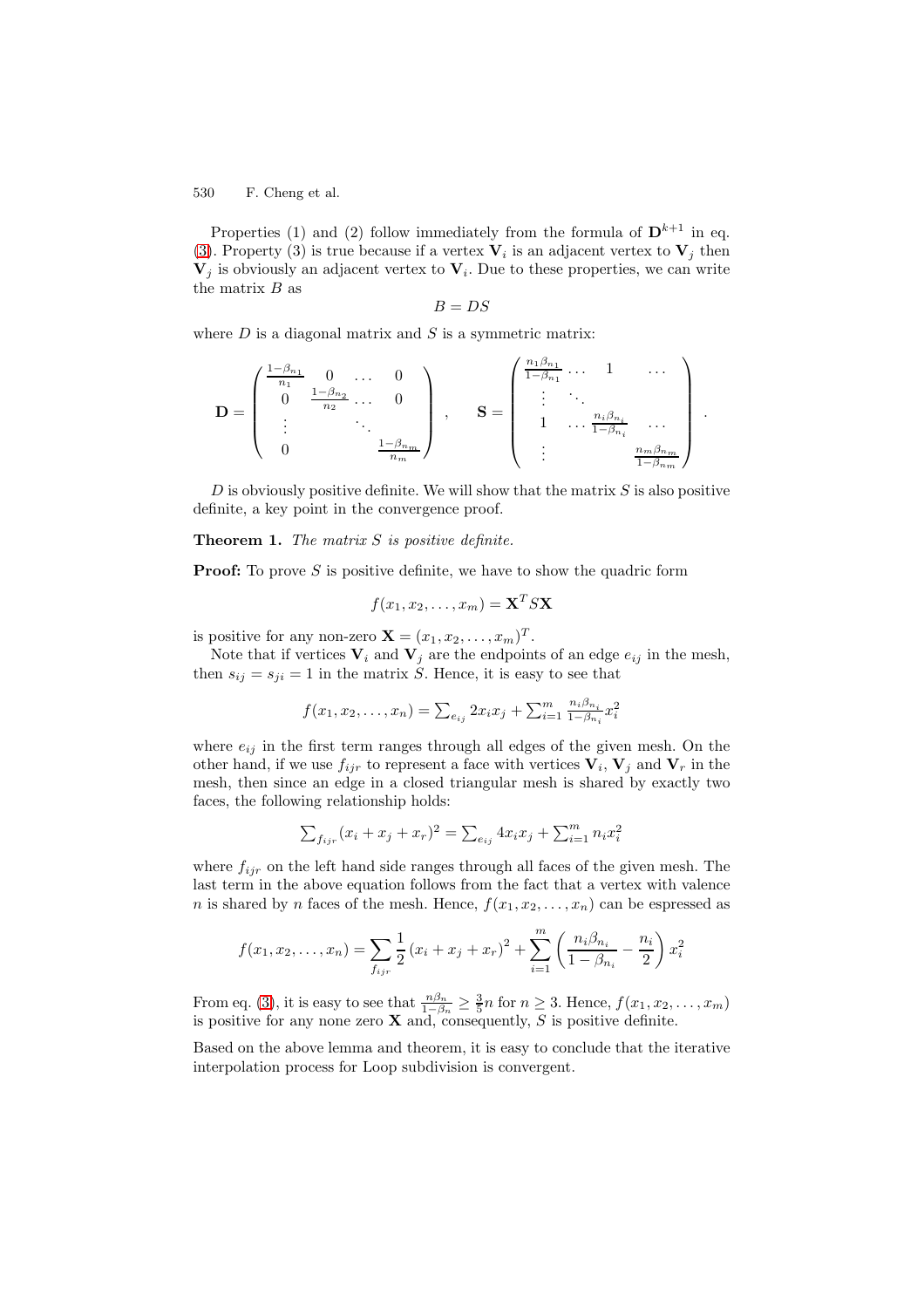

### Progressive Interpolation Using Loop Subdivision Surfaces 531

**Fig. 1.** Examples of progressive interpolation using Loop subdivision surfaces (G-mesh  $\equiv$  given mesh; I-surface  $\equiv$  interpolating Loop surface)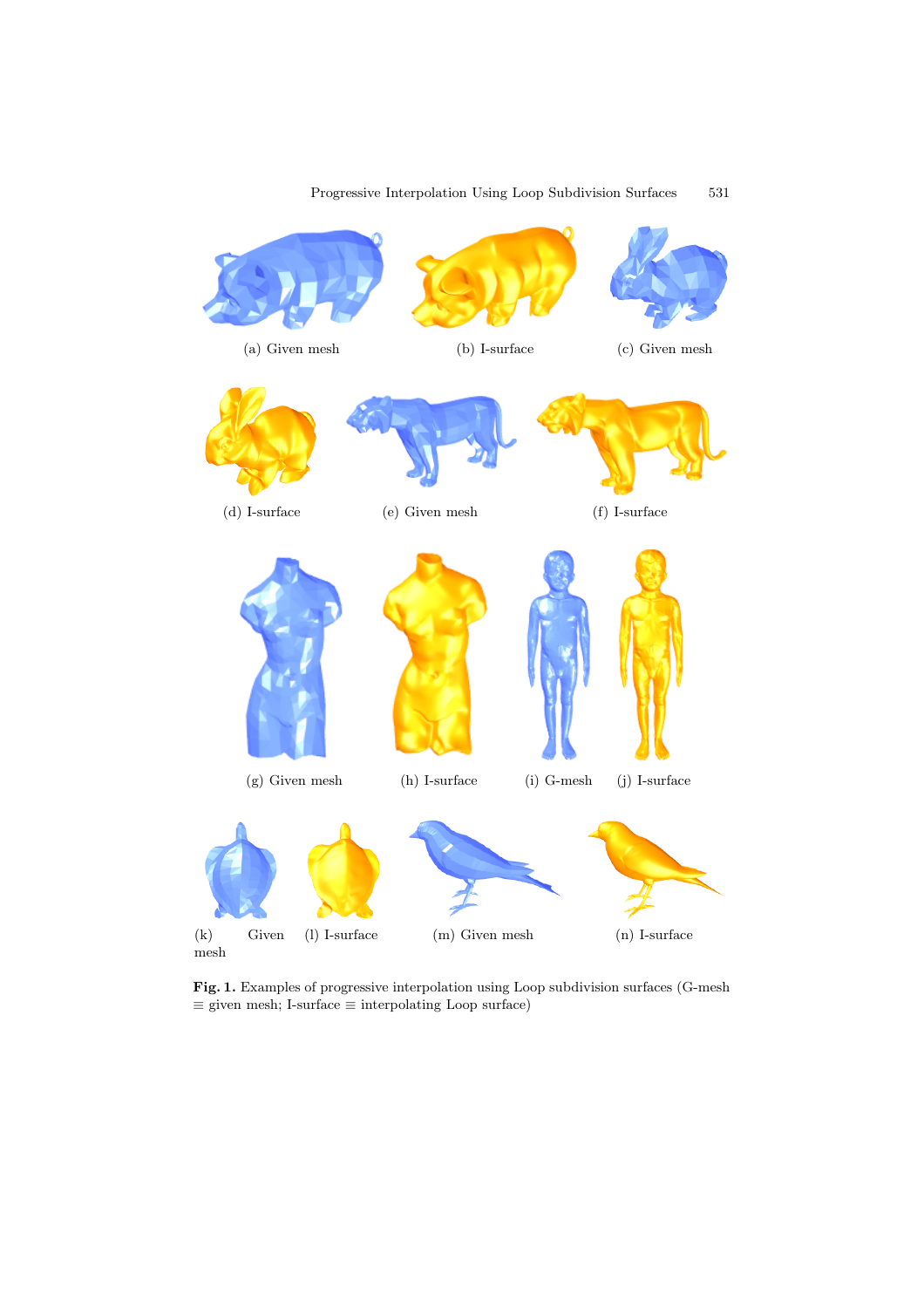532 F. Cheng et al.

**Theorem 2.** The iterative interpolation process for Loop subdivision surface is convergent.

**Proof:** The iterative process is convergent if and only if absolute value of the eigenvalues of the matrix  $P = I - B$  are all less than 1, or all eigenvalues  $\lambda_i, 1 \leq i \leq m$ , of B are  $0 < \lambda_i \leq 1$ .

Since  $||B||_{\infty} = 1$ , we have  $\lambda_i \leq 1$ . On the other hand, since B is the product of two positive definite matrices  $D$  and  $S$ , following Lemma 1, all its eigenvalues must be positive. Hence, the iterative process is convergent.

#### **4 Results**

The progressive interpolation process is implemented for Loop subdivision surfaces on a Windows platform using OpenGL as the supporting graphics system. Quite a few cases have been tested. Some of them (a hog, a rabbit, a tiger, a statue, a boy, a turtle and a bird) are presented in Figure 1. All the data sets are normalized, so that the bounding box of each data set is a unit cube. For each case, the given mesh and the constructed interpolating Loop surface are shown. The sizes of the data meshes, numbers of iterations performed, maximum and average errors of these cases are collected in Table 1.

|             |       | Model $\#$ of vertices $\#$ of iterations Max Error Ave Error |                         |                         |
|-------------|-------|---------------------------------------------------------------|-------------------------|-------------------------|
| Hog         | 606   | 10                                                            |                         | 0.000870799 0.000175255 |
| Rabbit      | 453   | 13                                                            | 0.000932857 0.000111197 |                         |
| Tiger       | 956   |                                                               | 0.000720453 0.00014148  |                         |
| Statue      | 711   | 11                                                            | 0.000890806 0.000109163 |                         |
| <b>Boy</b>  | 17342 | 6                                                             | 0.000913795 0.000095615 |                         |
| Turtle      | 445   | 10                                                            | 0.000955765 0.0001726   |                         |
| <b>Bird</b> | 1129  |                                                               | 0.000766811 0.000088345 |                         |

**Table 1.** Loop surface based progressive interpolation: test results

From these results, it is easy to see that the progressive interpolation process is very efficient and can handle large meshes with ease. This is so because of the expotential convergence rate of the iterative process. Another point that can be made here is, although no fairness control factor is added in the progressive iterative interpolation, the results show that it can produce visually pleasing surface easily.

#### **5 Concluding Remarks**

A progressive interpolation technique for Loop subdivision surfaces is presented and its convergence is proved. The limit of the iterative interpolation process has the form of a global method. Therefore, the new method enjoys the strength of a global method. On the other hand, since control points of the interpolating